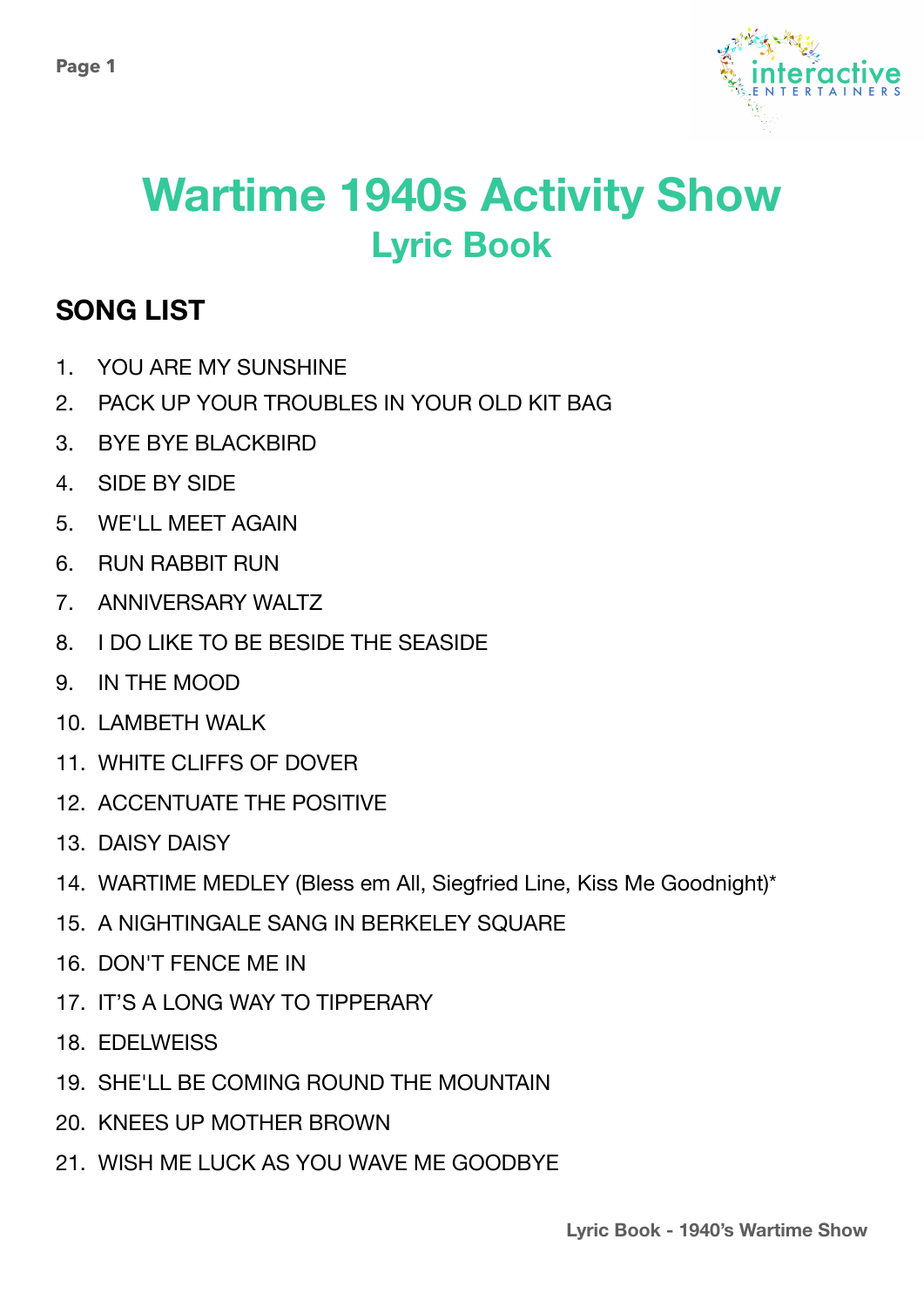**Page 2**



### **Song 1 'You Are My Sunshine'- Johnny Cash**

You are my sunshine, my only sunshine You make me happy when skies are grey You'll never know, dear, how much I love you Please don't take my sunshine away

The other night, dear, as I lay sleeping I dreamt that you were by my side When I awoke, dear, I was mistaken So I hung my head, and I cried

#### **CHORUS**

You are my sunshine, my only sunshine You make me happy when skies are grey You'll never know, dear, how much I love you Please don't take my sunshine away

I'll always love you and keep you happy If you could only feel the same But if you leave me and love another Well you'll regret it all one day

#### **CHORUS**

You told me once dear you'd always love me, And no one else would come between But now you leave me for another Well you have shattered all my dreams

#### **CHORUS**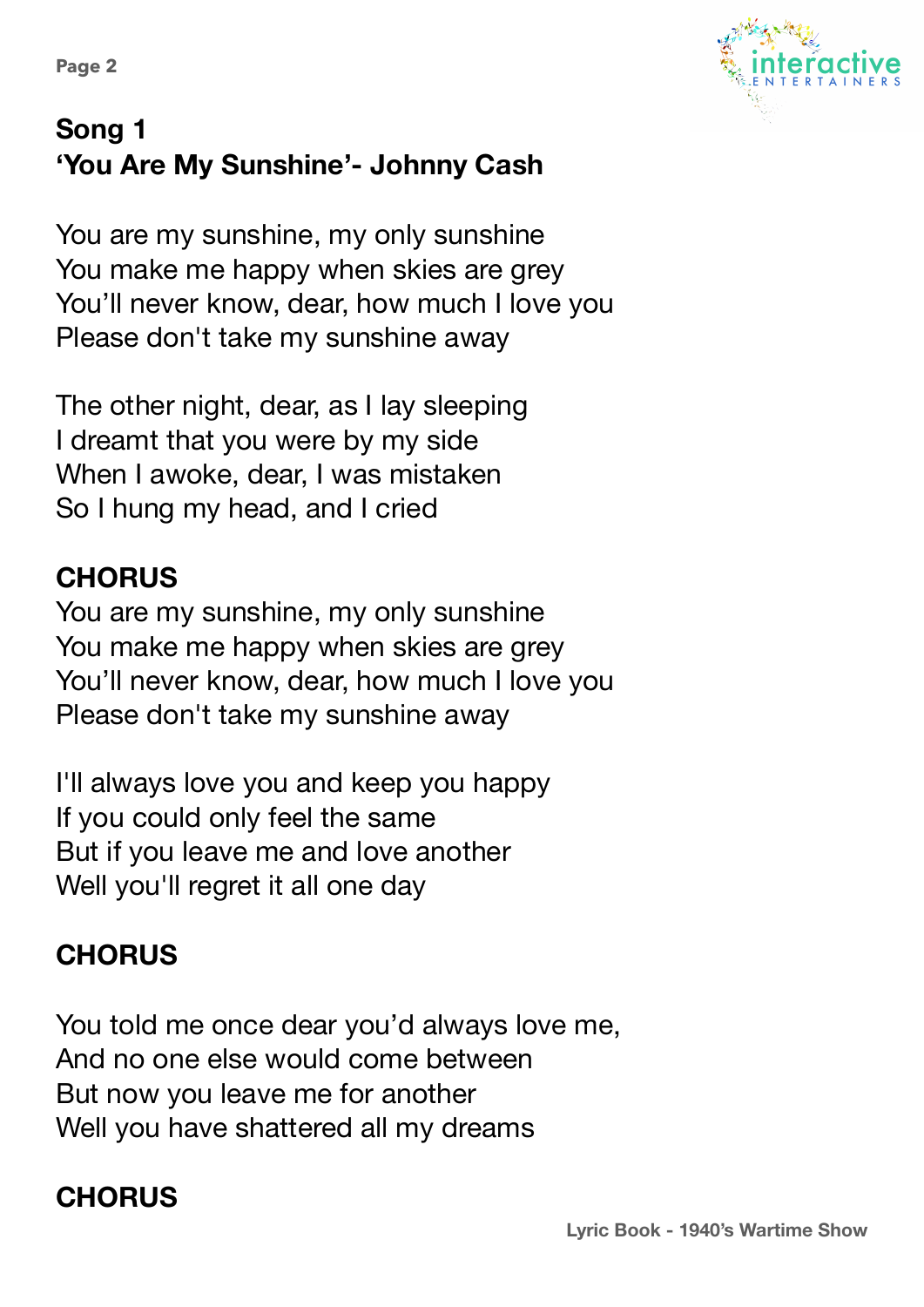

## **'Pack Up Your Troubles In Your Old Kit Bag'**

Pack up your troubles in your old kit bag

And smile, smile, smile,

While you've a [lucifer](https://en.wikipedia.org/wiki/Match#Friction_matches) to light your [fag,](https://en.wikipedia.org/wiki/Cigarette)

Smile, boys, that's the style.

What's the use of worrying?

It never was worth while

So pack up your troubles in your old kit bag

And smile, smile, smile.

REPEAT TWICE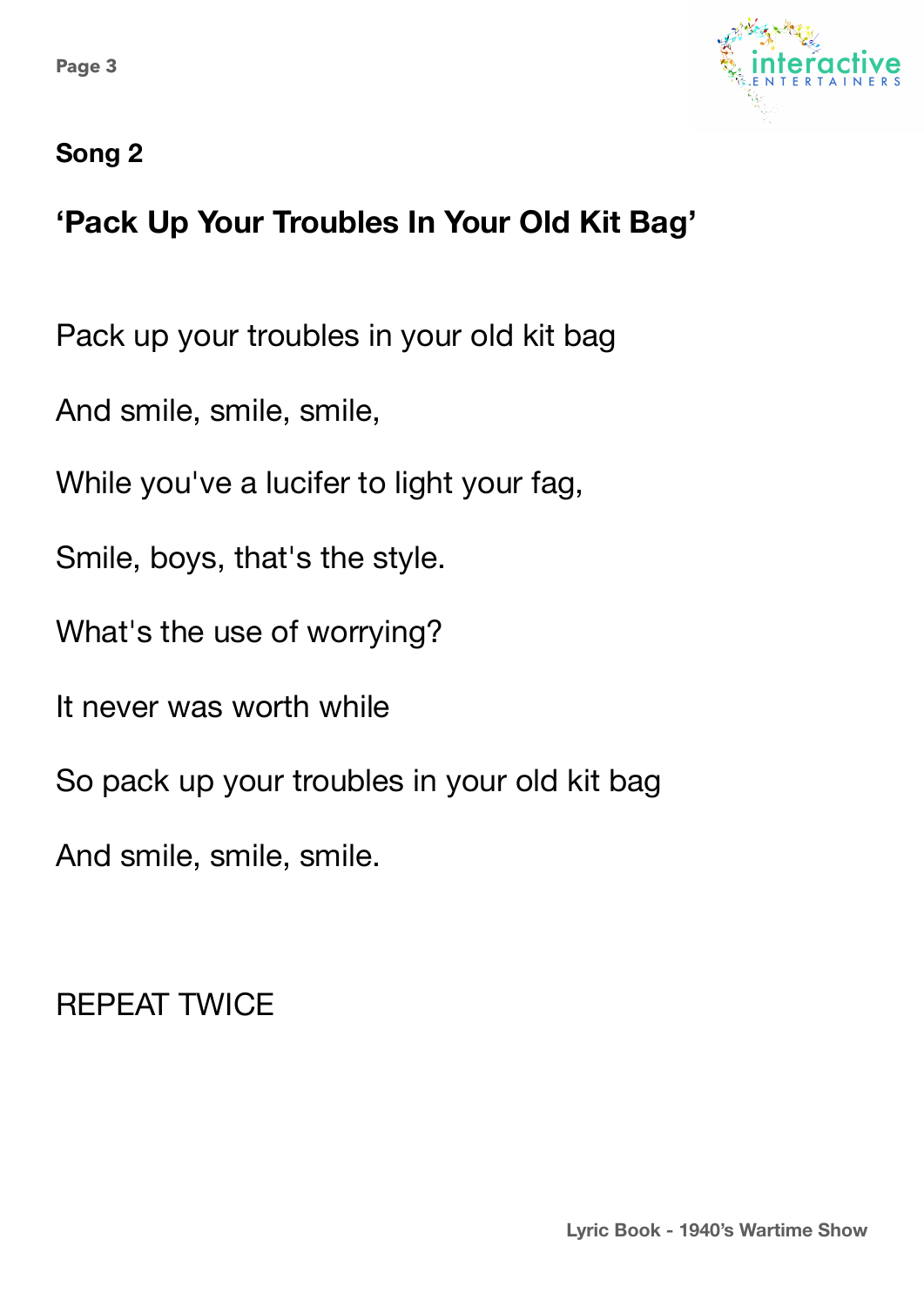

## **'Bye Bye Blackbird'- By Henderson and Dixon**

Pack up all my cares and woe Here I go singing low Bye bye blackbird Where somebody waits for me Sugars sweet, so is she Bye bye blackbird

No one here can love and understand me Oh what hard luck stories they all hand me

Make my bed and light the light I'll be home late tonight Blackbird bye bye

REPEAT TWICE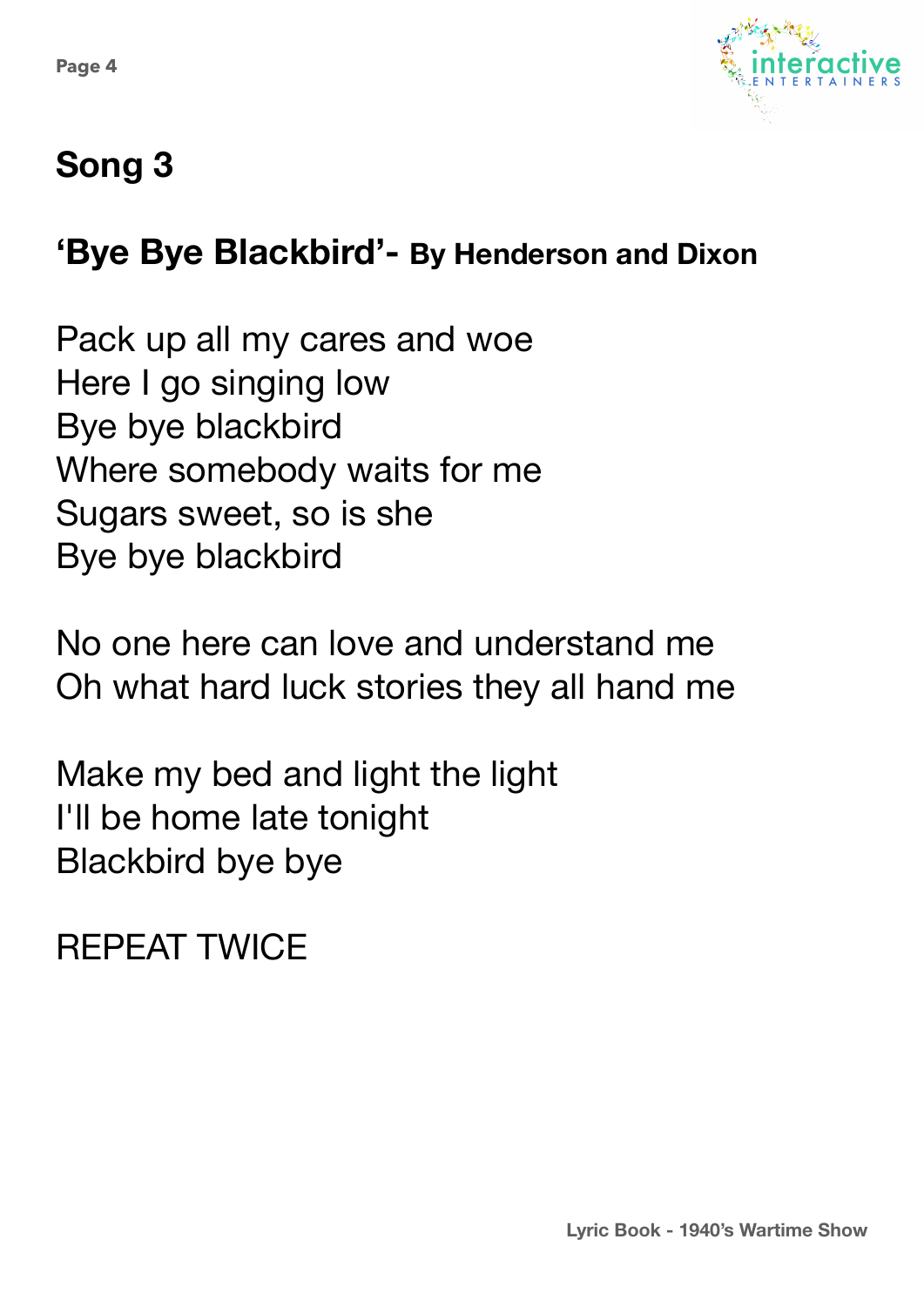

### **'Side By Side'- By Harry M Woods**

Oh we ain't got a barrel of money Maybe we're ragged and funny But we'll travel along singing this song Side by side

And we don't know what's coming tomorrow Maybe it's trouble and sorrow But we'll travel the road sharin' our load Side by side

Through all kind of weather What if the sky should fall As long as we're together It really doesn't matter at all

When they've all had their quarrels and parted We'll be the same as we started Yes we'll travel along singing this song Side by side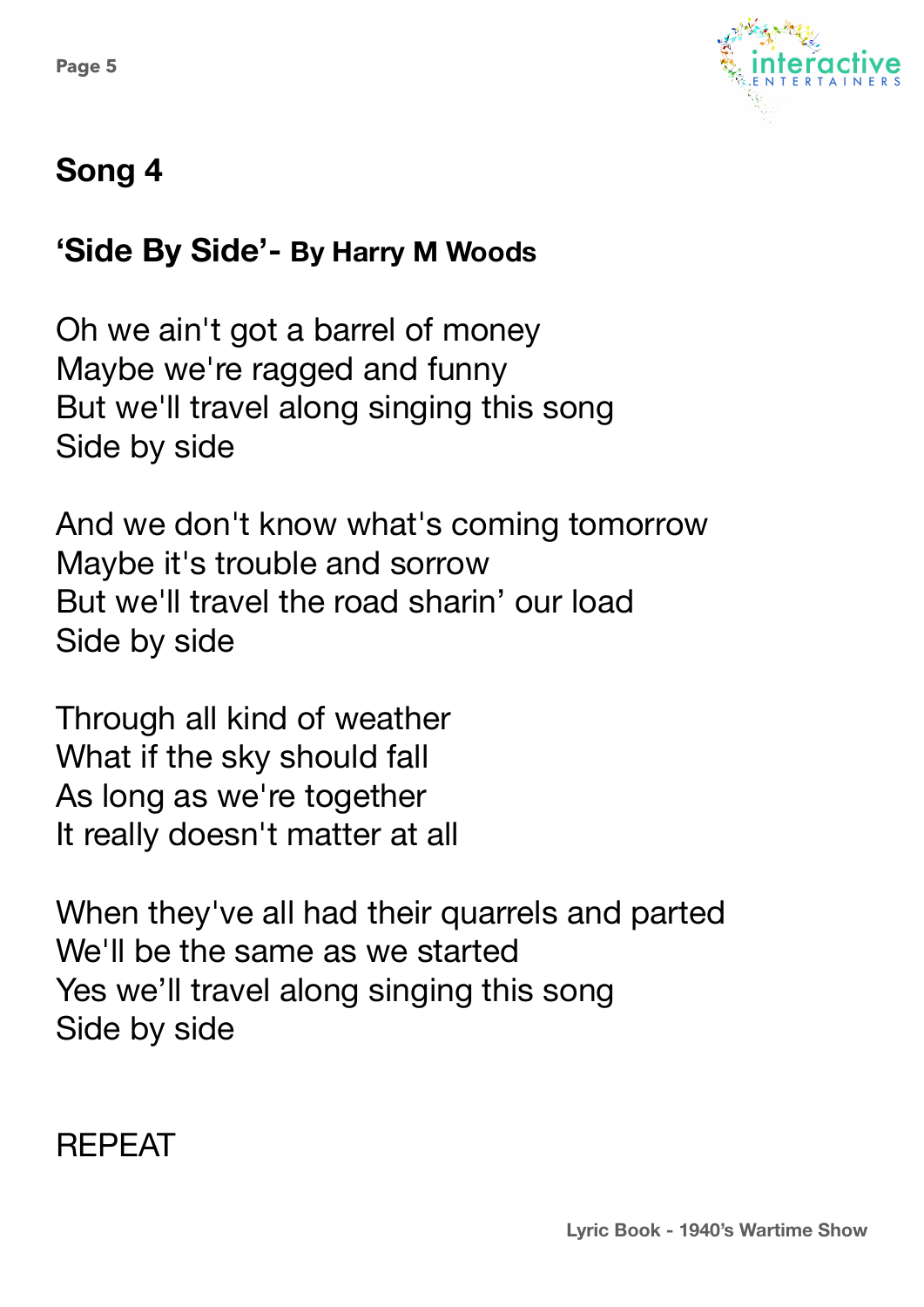

### **'We'll Meet Again' - Vera Lynn**

We'll meet again, Don't know where, Don't know when But I know we'll meet again some sunny day

Keep smiling through Just like you always do 'Til the blue skies drive the dark clouds far away

So will you please say "Hello" To the folks that I know Tell them I won't be long They'll be happy to know That as you saw me go I was singing this song

We'll meet again, Don't know where, Don't know when But I know we'll meet again some sunny day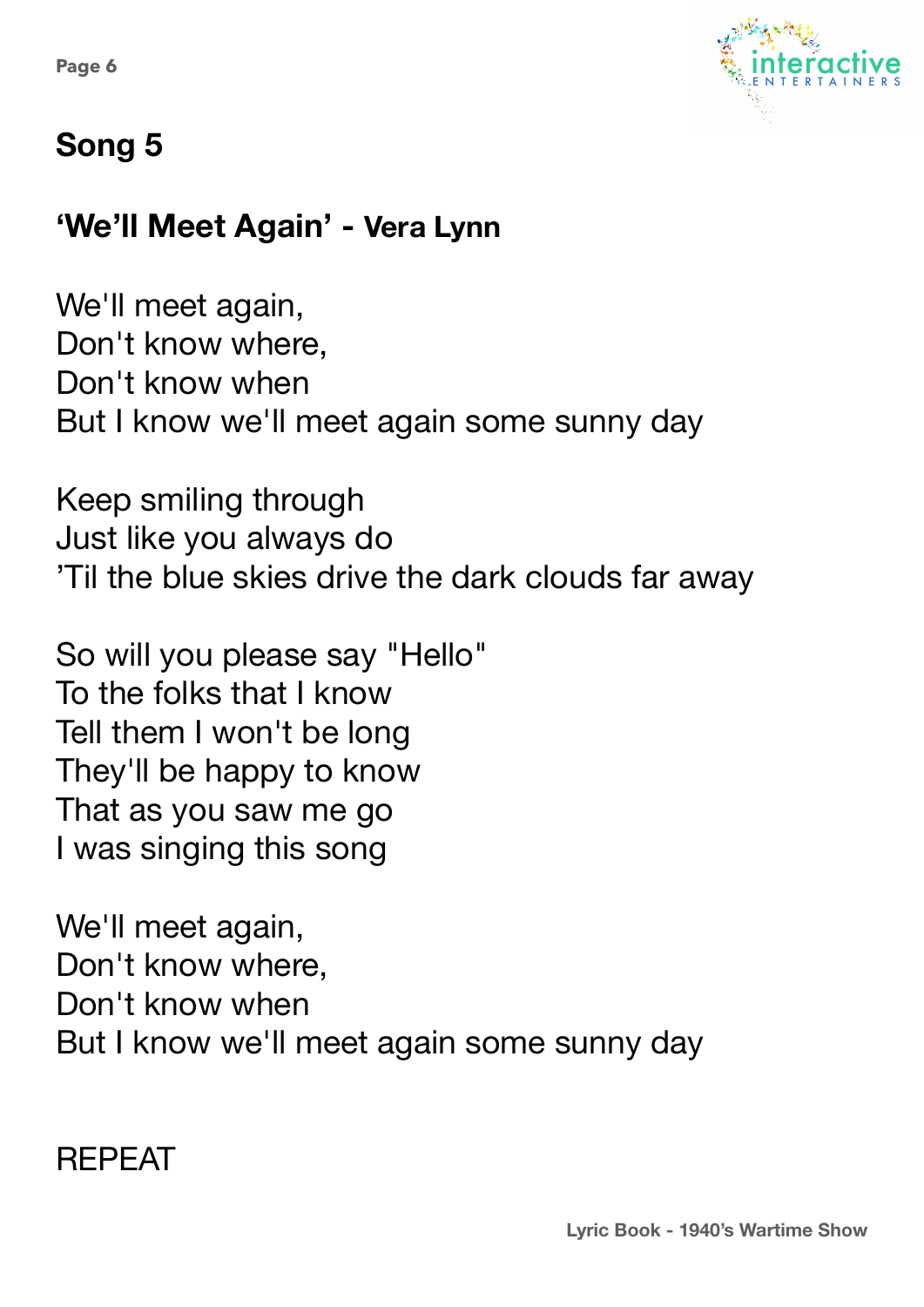

### **'Run Rabbit Run'- Flannagan and Allen**

#### **VERSE** On the farm, ev'ry Friday On the farm, it's rabbit pie day So ev'ry Friday that ever comes along I get up early and sing this little song

#### **CHORUS** Run, rabbit, run, rabbit, run, run, run Run, rabbit, run, rabbit, run, run, run Bang, bang, bang, bang goes the farmer's gun Run, rabbit, run, rabbit, run, run, run, run

Run, rabbit, run, rabbit, run, run, run Don't give the farmer his fun, fun, fun He'll get by without his rabbit pie So run, rabbit, run, rabbit, run, run, run

#### VERSE On the farm, ev'ry Friday On the farm, it's rabbit pie day So ev'ry Friday that ever comes along I get up early and sing this little song

CHORUS REPEATS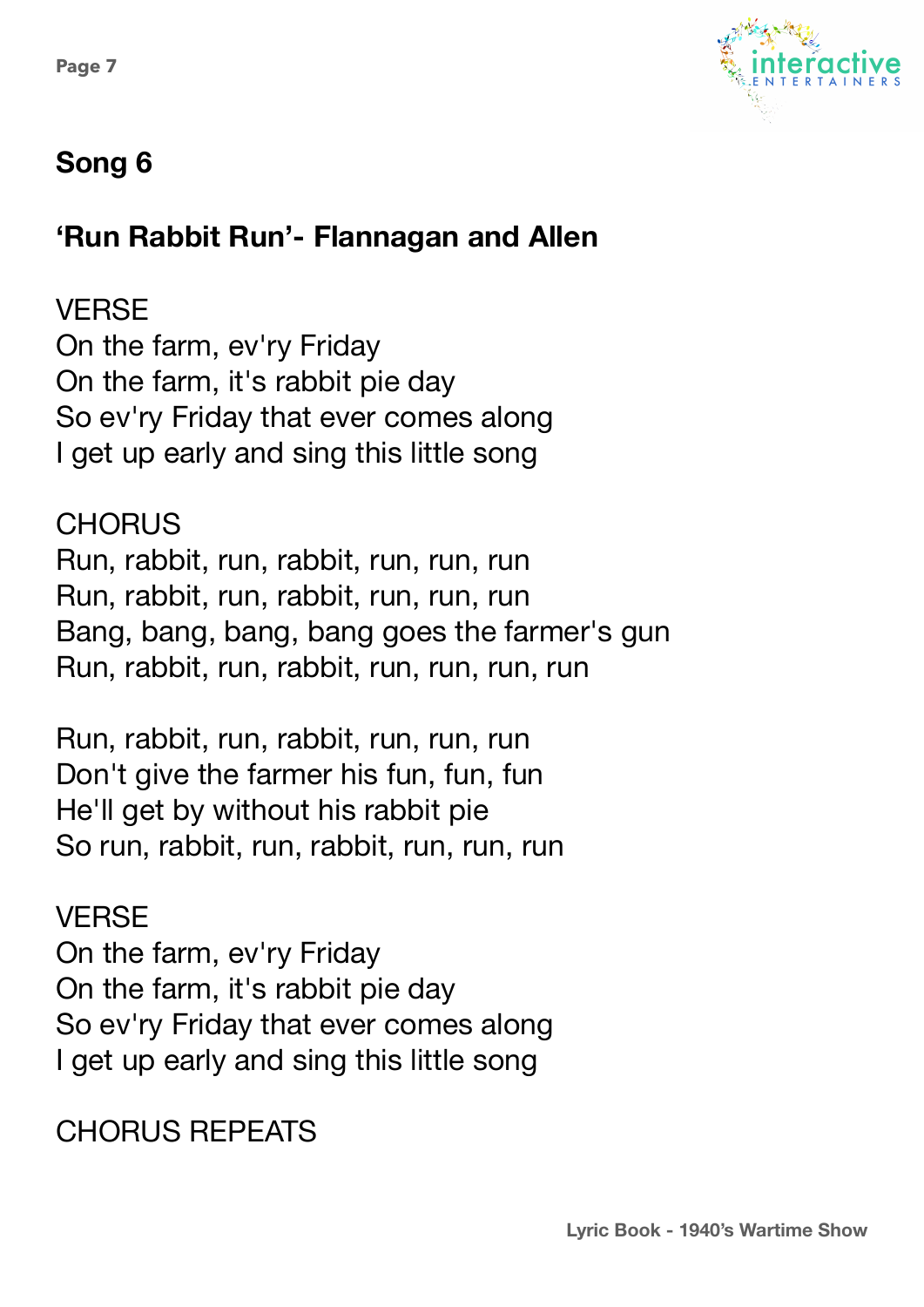

#### **'Anniversary Waltz'- Vera Lynn**

Tell me I may always dance The 'Anniversary Waltz' with you Tell me this is real romance An anniversary dream come true

Let this be the anthem To our future years Through millions of smiles And a few little tears May I always listen to The Anniversary Waltz With you

Tell me I may always dance The 'Anniversary Waltz' with you Tell me this is real romance An anniversary dream come true

Let this be the anthem To our future years Through millions of smiles And a few little tears May I always listen to The Anniversary Waltz With you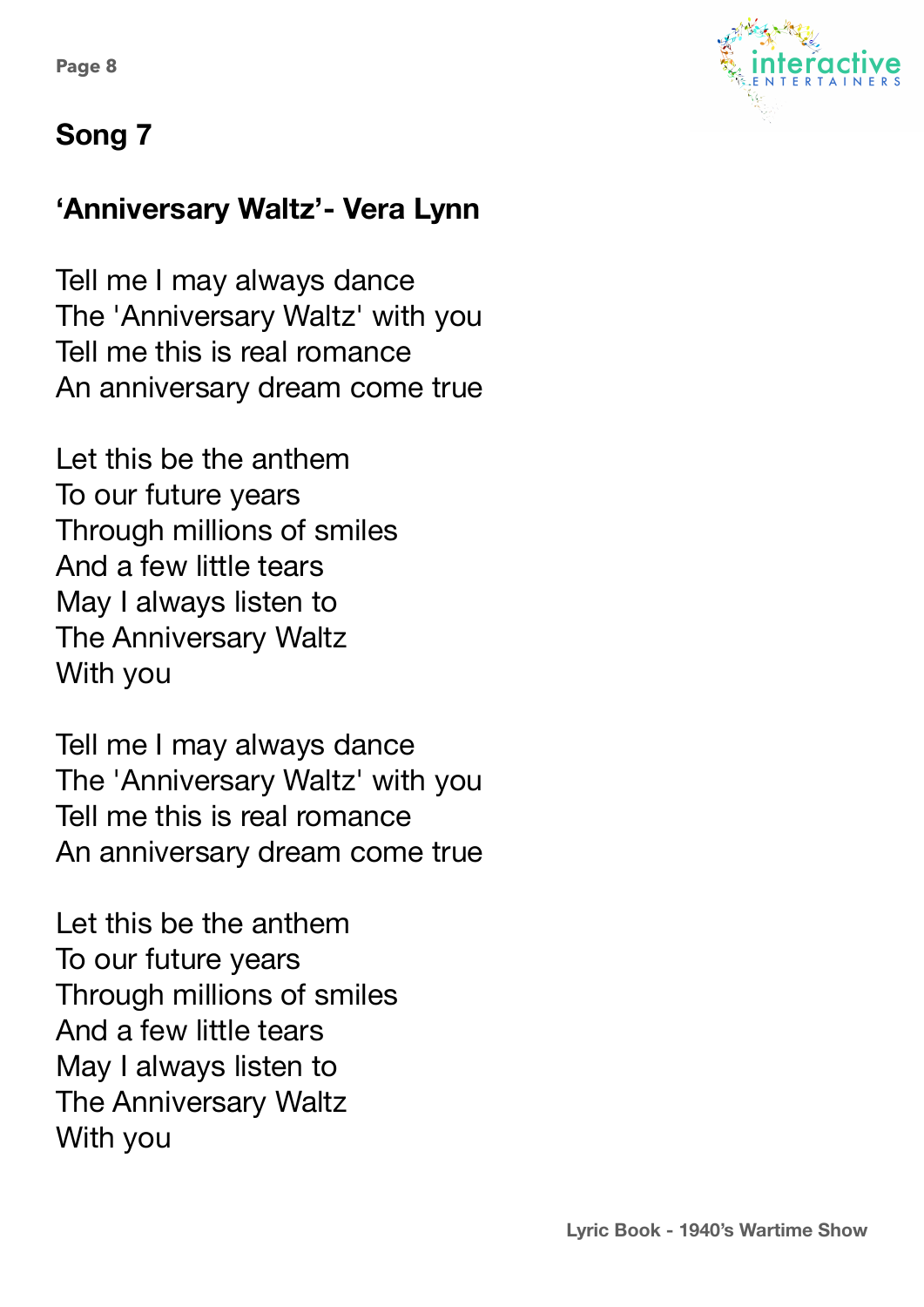

# **Song 8 'I Do Like To Be Beside The Seaside'**

Oh I do like to be beside the seaside! I do like to be beside the sea! Oh I do like to stroll along the Prom, Prom, Prom! Where the brass bands play, "Tiddely-om-pompom!"

So just let me be beside the seaside! I'll be beside myself with glee and there's lots of girls beside, I should like to be beside, beside the seaside, beside the sea!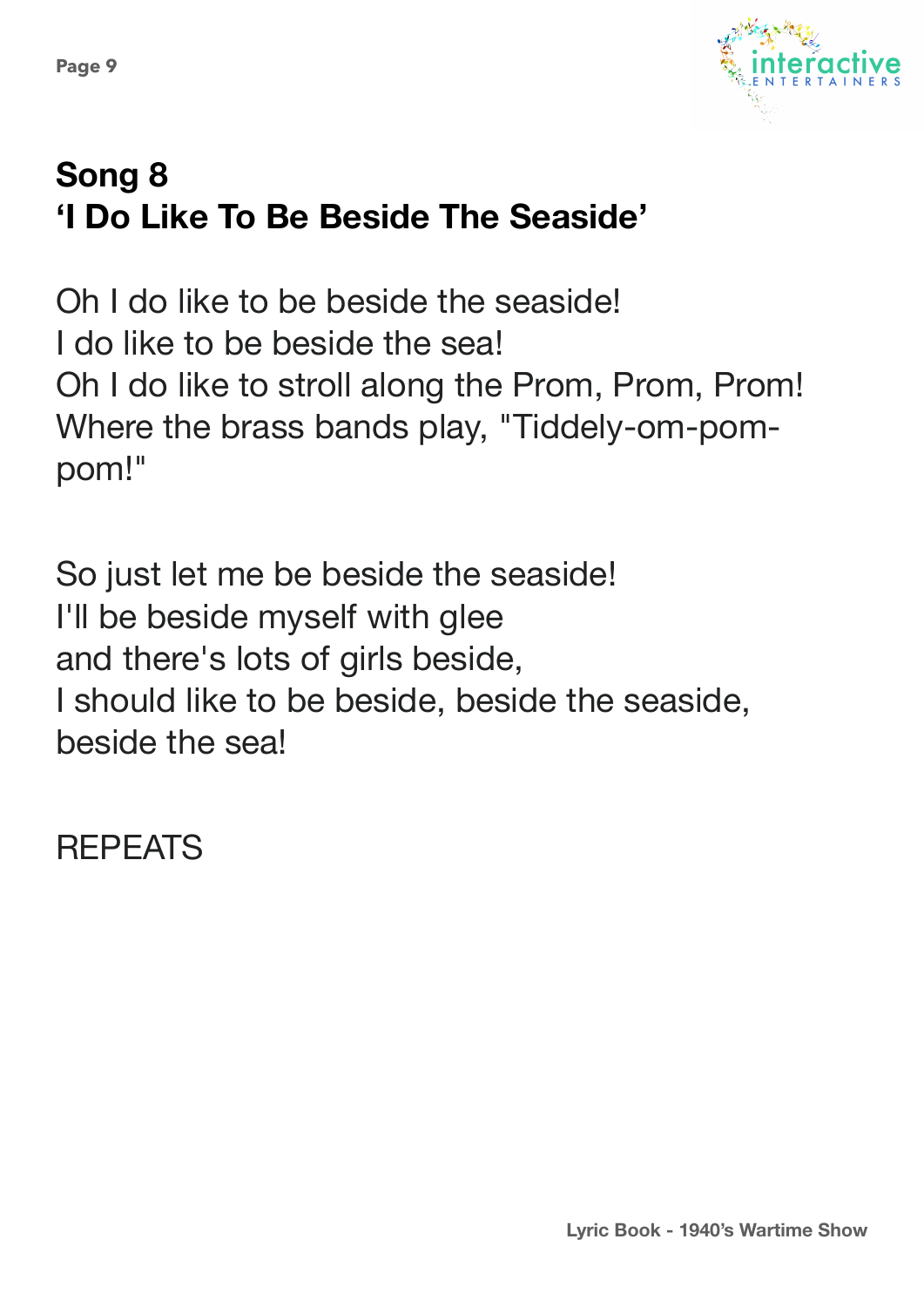

# **Song 9 'In The Mood'- The Andrews Sisters**

#### VERSE 1

Mr. Whatchacallim whatcha doin' tonight? Hope you're in the mood because I'm feelin' just right! How's about a corner with a table for two? Where the music's mellow and some gay rendezvous! There's no chance romancin' with a blue attitude! You've got to do some dancin' to get in the mood!

VERSE 2 Sister Whatchacallim that's a timely idea! Something swing-a-dilla would be good to my ear! Everybody must agree that dancin' has charms When you have that certain one you love in your arms! Steppin' out with you will be a sweet interlude! A build'er up with that would put me in the mood!

**CHORUS** In the mood! That's it! I got it! In the mood! Your ear will spot it! In the mood! Oh what a hot hit! Be alive And get the jive You've got to learn how!

Hep-hep-hep! Hep like a hepper! Pep-pep-pep! Hot as a pepper! Step-step-step! Step like a stepper! We're muggin' and huggin' We're in the mood now!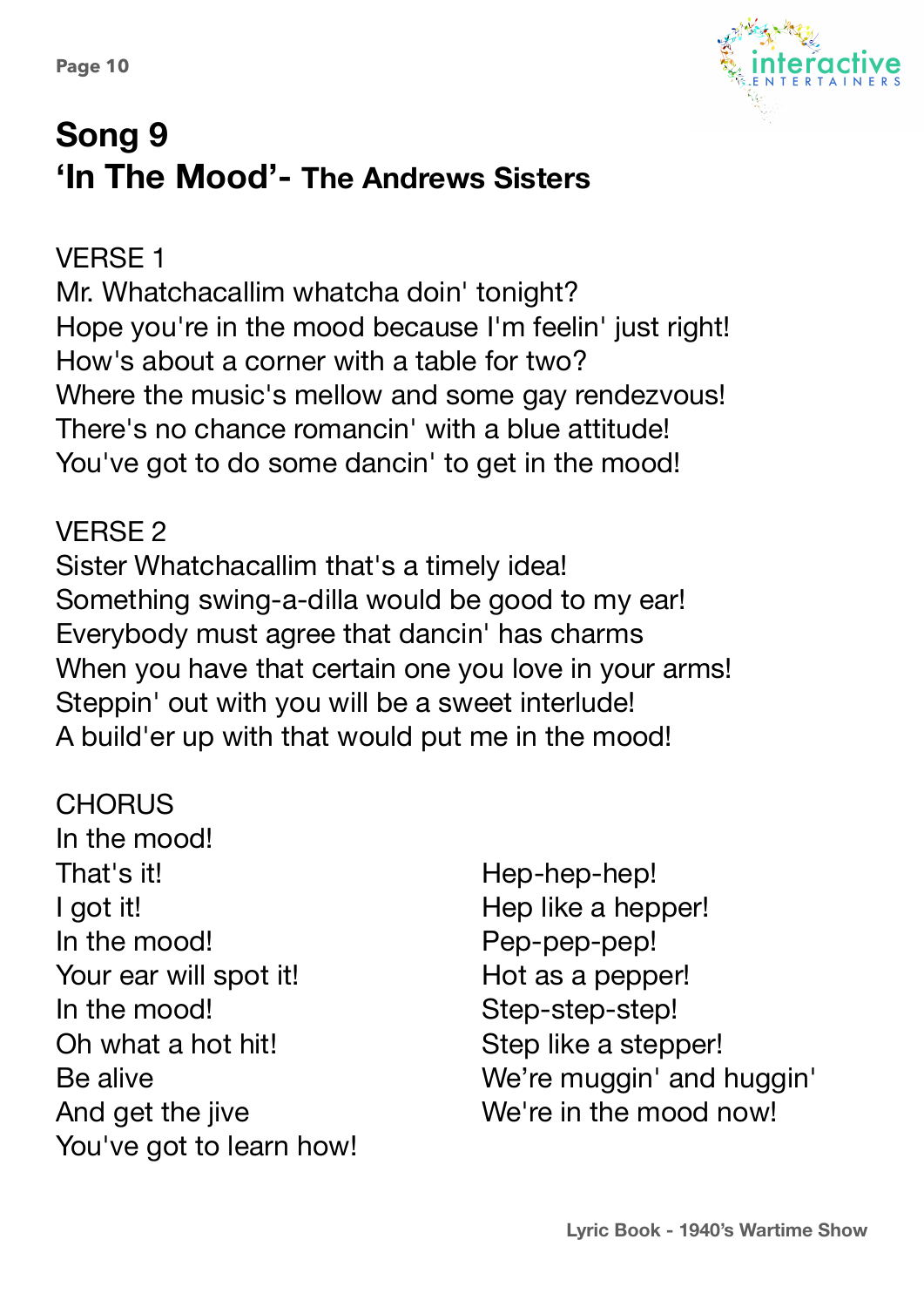

#### VERSE 3

Sister Whatchacallim, All you needed was fun! You can see the wonders that this evening has done! Your feet were so heavy, till they hardly could move! Now they're light as feathers and you're right in the groove! You were only hungry for some musical food! You're positively absolutely in the mood!

#### VERSE 4

Sister whatchacallim, I'm indebted to you! It all goes to show what good influence can do! Never felt so happy and so fully alive! Seems that jammin' jumpin' is a powerful jive! Swing-a-roo has given me a new attitude! My heart is full of rhythm and I'm in the mood!

#### **CHORUS**

In the mood! That's it cause you got it! And I'm in the mood! Your ear will spot it! And you're in the mood! Be alive And get the jive You've got to learn how!

Hep-hep-hep! Well you hep like a hepper! Full of– Pep-pep-pep! Hot as a pepper! And you Step-step-step! We'll step, step like a stepper!

#### **FND**

We're muggin' And now we're huggin' 'Cause we're in the mood!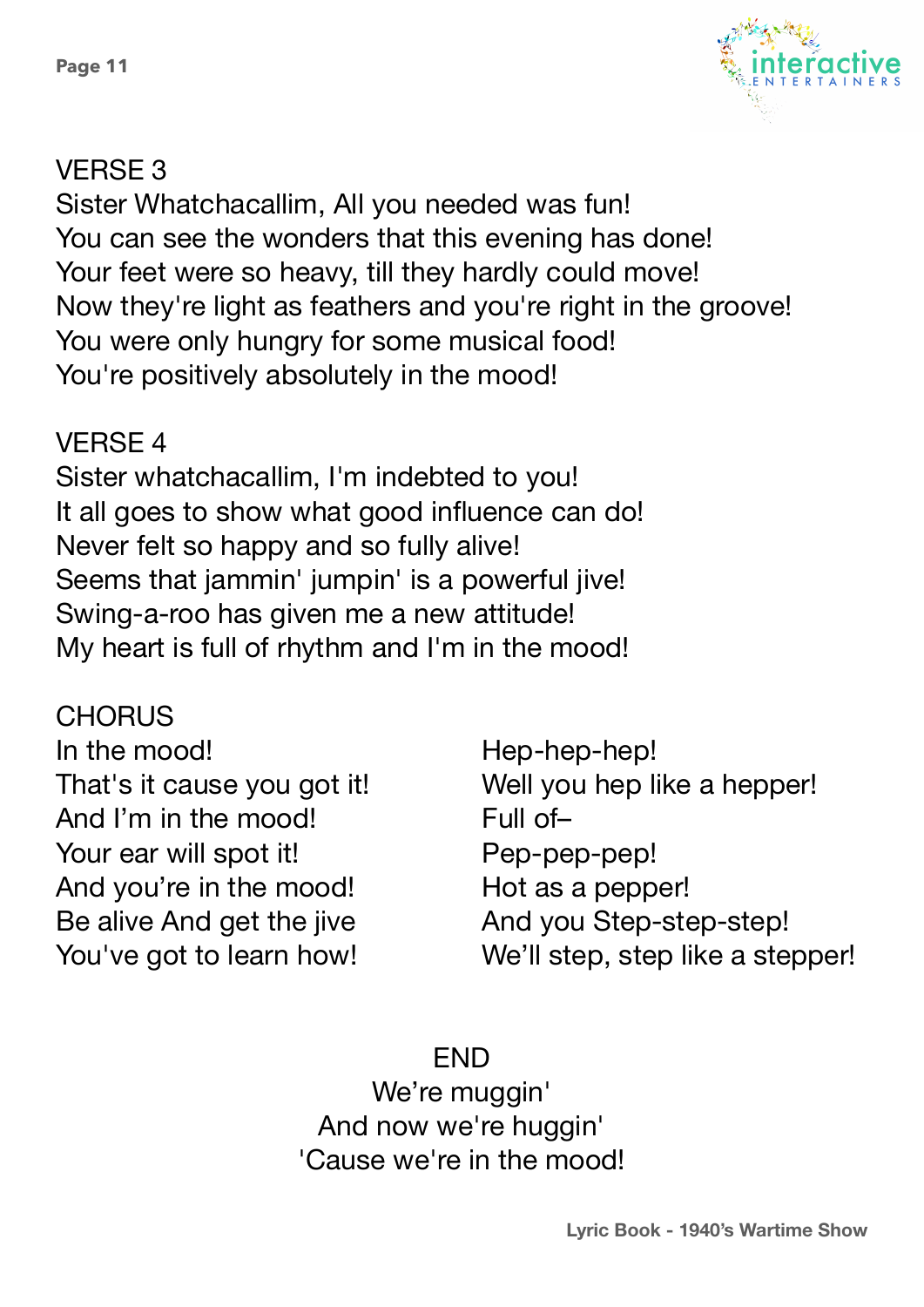

## **Song 10 Lambeth Walk- By Noel Gay**

Once you get down Lambeth way Any evening, any day You'll find us all Doin' the Lambeth walk Oi!

Every little Lambeth gal With her little Lambeth pal You'll find 'em all Doin' the Lambeth walk Oi!

Everything free and easy Do as darn well pleasey Why don't you make your way there? Go there; stay there

Once you get down Lambeth way Any evening, every day You'll find us all Doin' the Lambeth walk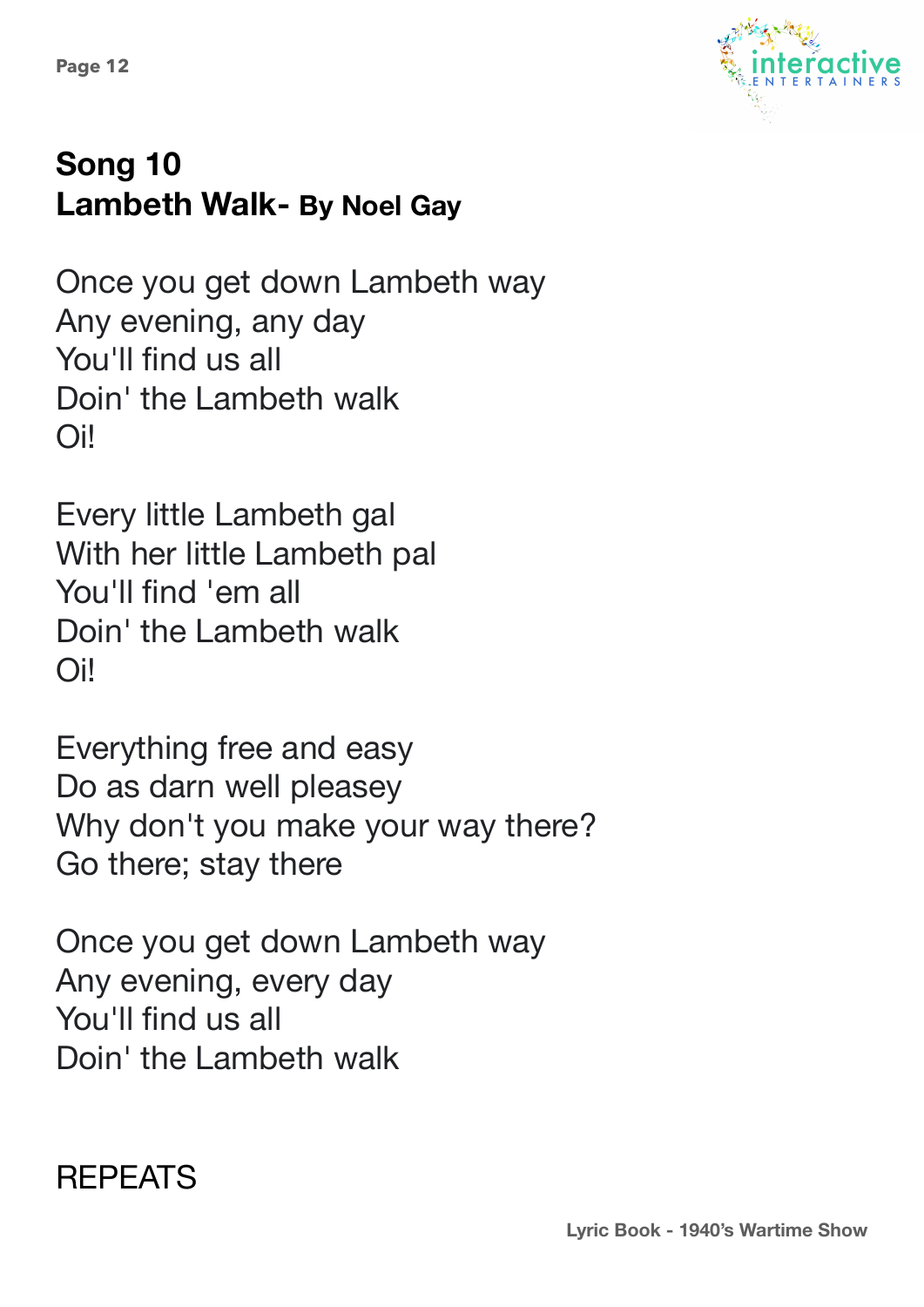**Page 13**



# **Song 11 'White Cliffs of Dover' - Vera Lynn**

There'll be bluebirds over The white cliffs of Dover Tomorrow, just you wait and see

There'll be love and laughter And peace ever after Tomorrow when the world is free

The shepherd will tend his sheep The valley will bloom again And Jimmy will go to sleep In his own little room again

There'll be bluebirds over The white cliffs of Dover, Tomorrow, just you wait and see

The shepherd will tend his sheep The valley will bloom again And Jimmy will go to sleep In his own little room again

There'll be bluebirds over The white cliffs of Dover Tomorrow, just you wait and see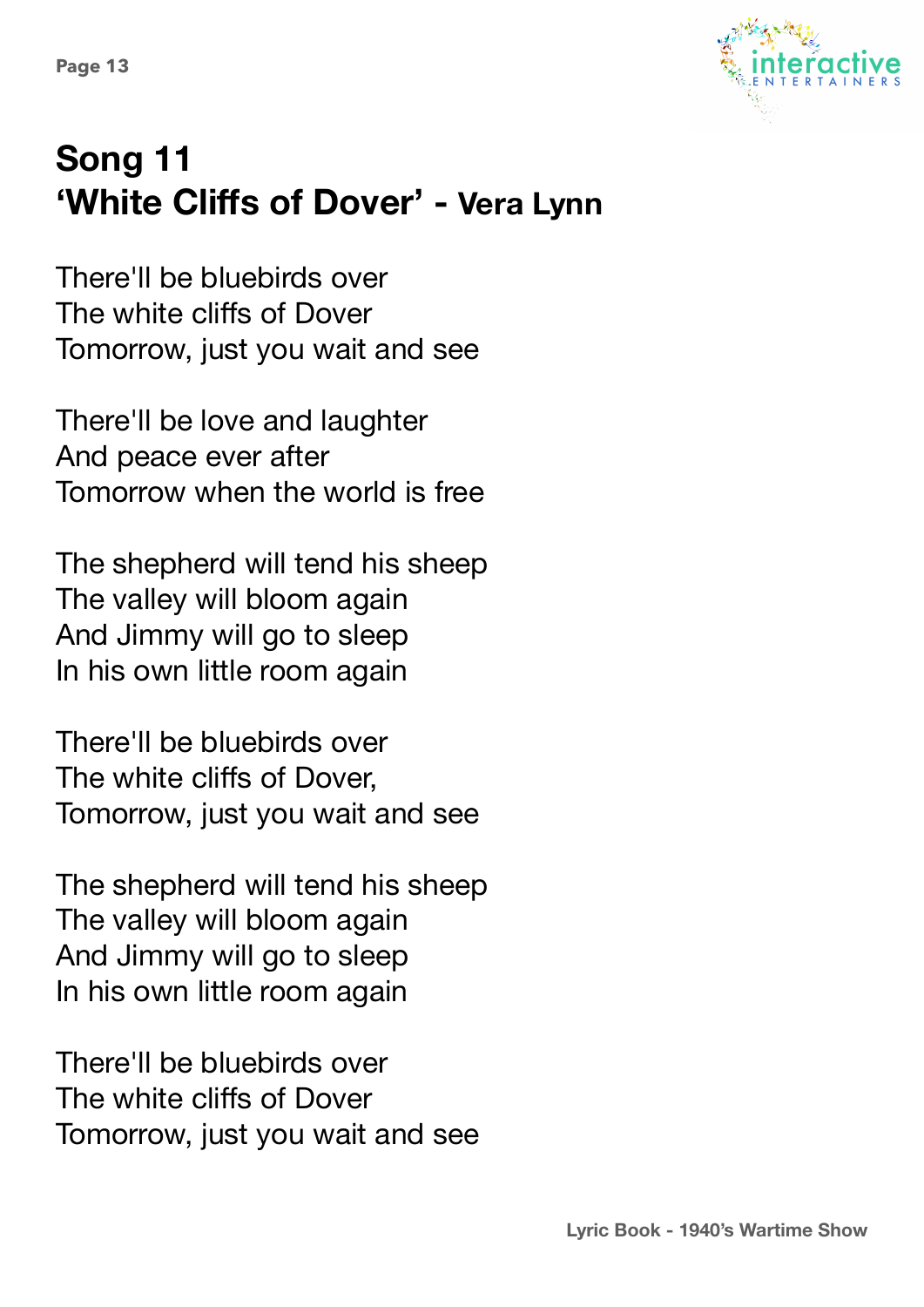

## **Song 12 'Accentuate the Positive' - By Arlen and Mercer**

You've got to accentuate the positive Eliminate the negative Latch on to the affirmative Don't mess with Mister In-Between

You've got to spread joy up to the maximum Bring gloom down to the minimum Have faith or pandemonium's Liable to walk upon the scene

To illustrate his last remark Jonah in the whale, Noah in the ark What did they do Just when everything looked so dark

They said you gotta accentuate the positive Eliminate the negative Latch on to the affirmative Don't mess with Mister In-Between No don't mess with Mister In-Between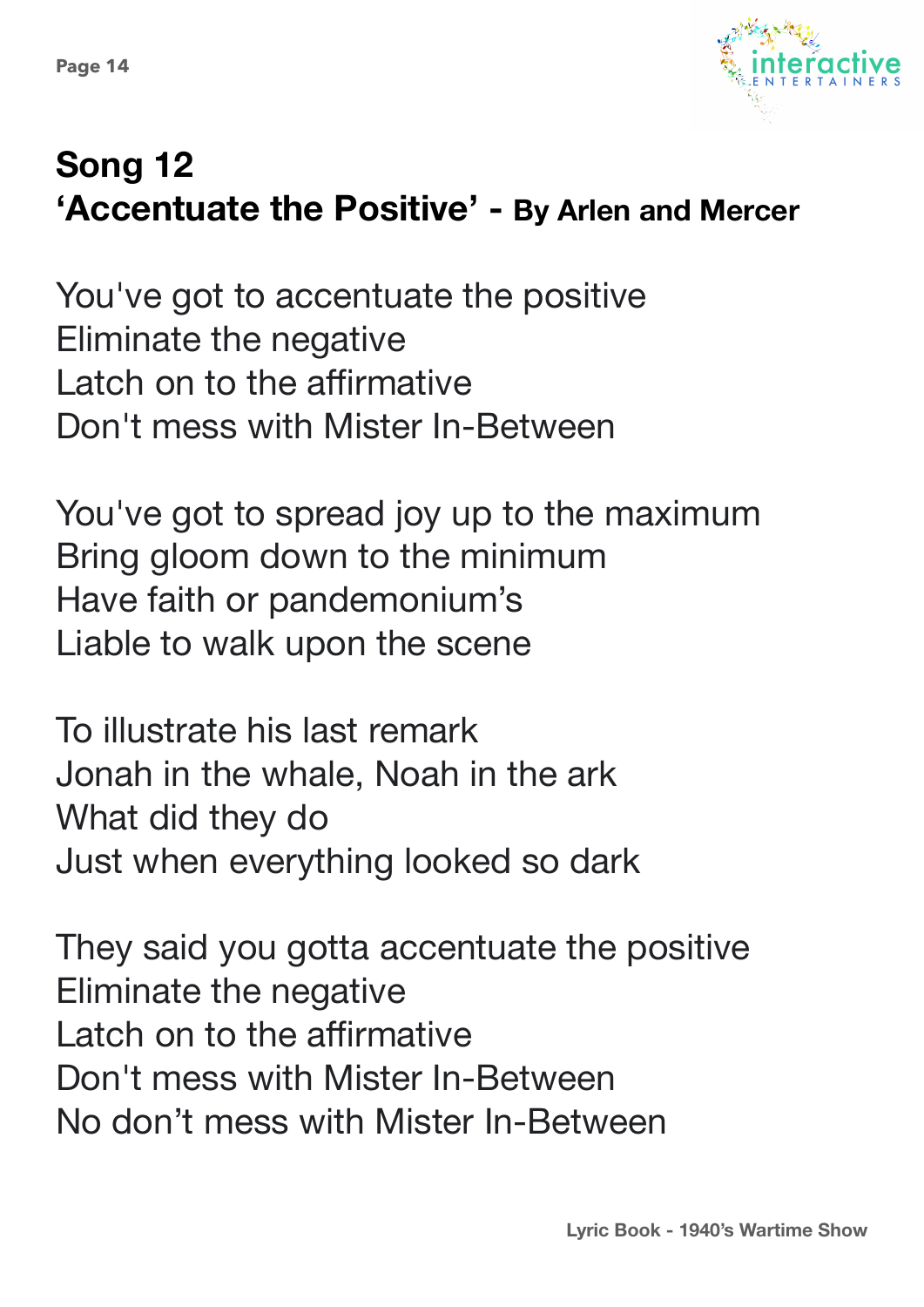

# **Song 13 'Daisy Daisy'**

Daisy, Daisy, give me your answer do I'm half crazy, All for the love of you, It won't be a stylish marriage, I can't afford a carriage, But you'll look sweet, upon the seat Of a bicycle made for two!

Daisy, Daisy, give me your answer do, I'm half crazy, All for the love of you, It won't be a stylish marriage, I can't afford a carriage, But you'll look sweet, up on the seat Of a bicycle built for two!

Daisy, Daisy, give me your answer do, I'm half crazy, All for the love of you, It won't be a stylish marriage, I can't afford a carriage, But you'll look sweet, up on the seat Of a bicycle built for two!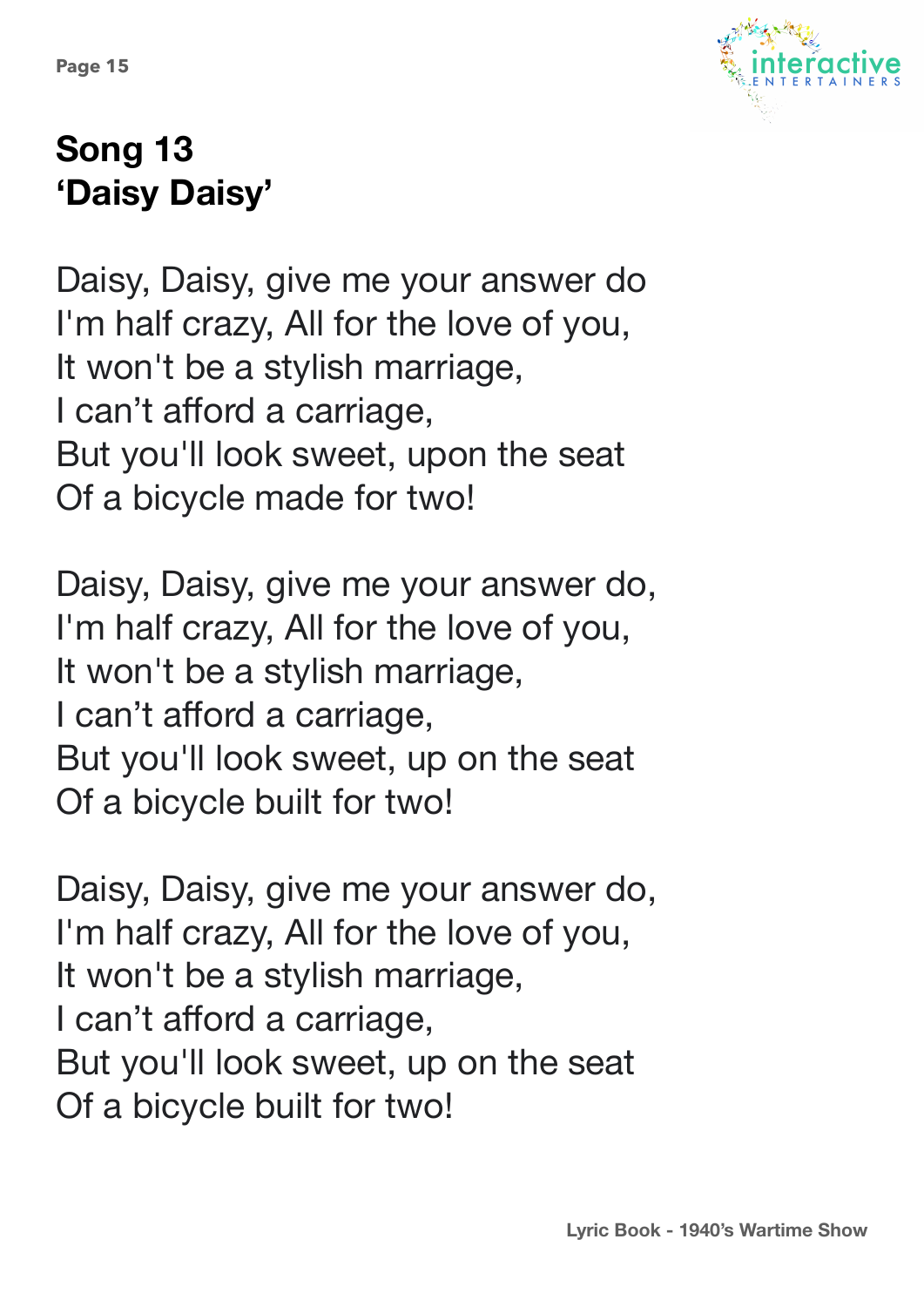

#### **Song 14 'WARTIME MEDLEY' (Bless em All, Siegfried Line, Kiss Me Goodnight)\***

Bless em All, Bless em All, the long and the short and the tall Bless all the sergeants and W. O. ones,

Bless all the corp'rals and their blinkin sons,

'Cos we're saying goodbye to them all, as back to their billets they crawl

You'll get no promotion this side of the ocean, so cheer up my lads, Bless 'em All

#### **REPEAT**

We're gonna hang out the washing on the Siegfried Line, Have you any dirty washing, mother dear? We're gonna hang out the washing on the Siegfried Line, 'Cause the washing day is here. Whether the weather may be wet or fine, We'll just rub along without a care! We're gonna hang out the washing on the Siegfried Line, If the Siegfried Line's still there! **REPEAT** 

Kiss me goodnight Sergeant-Major, Tuck me in my little wooden bed, We all Love you, Sergeant-Major, When we hear you bawling, "Show a leg!" Don't forget to wake me in the morning And bring me round a nice hot cup of tea Kiss me goodnight Sergeant-Major Sergeant-Major, be a mother to me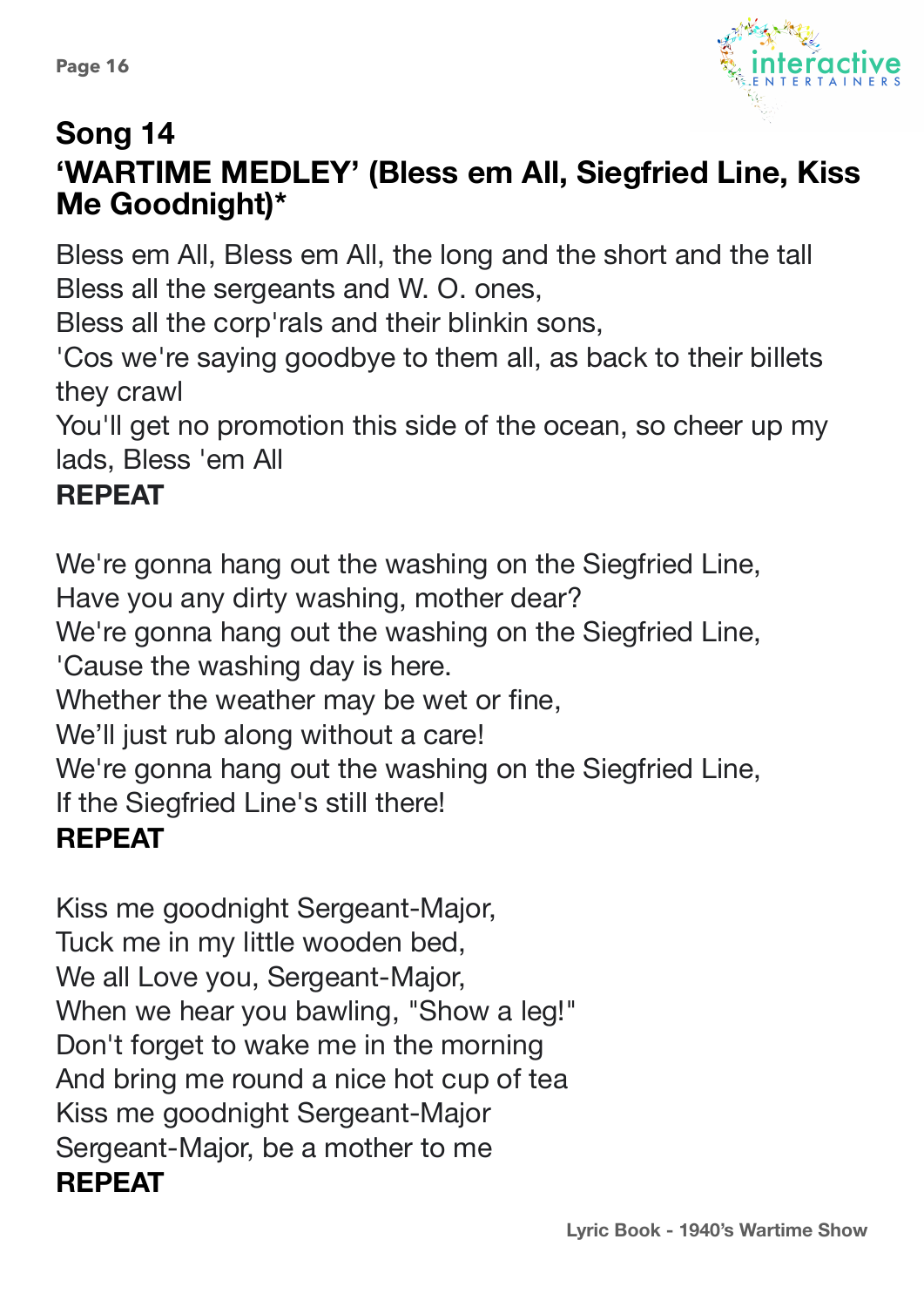**Page 17**



### **Song 15 'A Nightingale Sang In Berkeley Square' - Vera Lynn**

That certain night, the night we met, there was magic abroad in the air, There were angels dining at the Ritz and A Nightingale Sang In Berkley Square I may be right, I may be wrong, but I'm certainly willing to swear That when you turn'd and smiled at me A Nightingale Sang In Berkley Square

The moon that lingered over London town; poor puzzled moon, he wore a frown How could he know we two were so in love, the whole darn world seemed upside down The streets of town were paved with stars, it was such a romantic affair, And as we kissed and said goodnight, A Nightingale Sang In Berkley Square

The dawn came stealing up all gold and blue To interrupt our rendezvous, I still remember how you smiled and said, "Was that a dream or was it real?"

Our homeward step was just as light as the tap dancing feet of Astaire And like an echo far away, A Nightingale Sang In Berkley Square I know 'cause I was there, that night in Berkley Square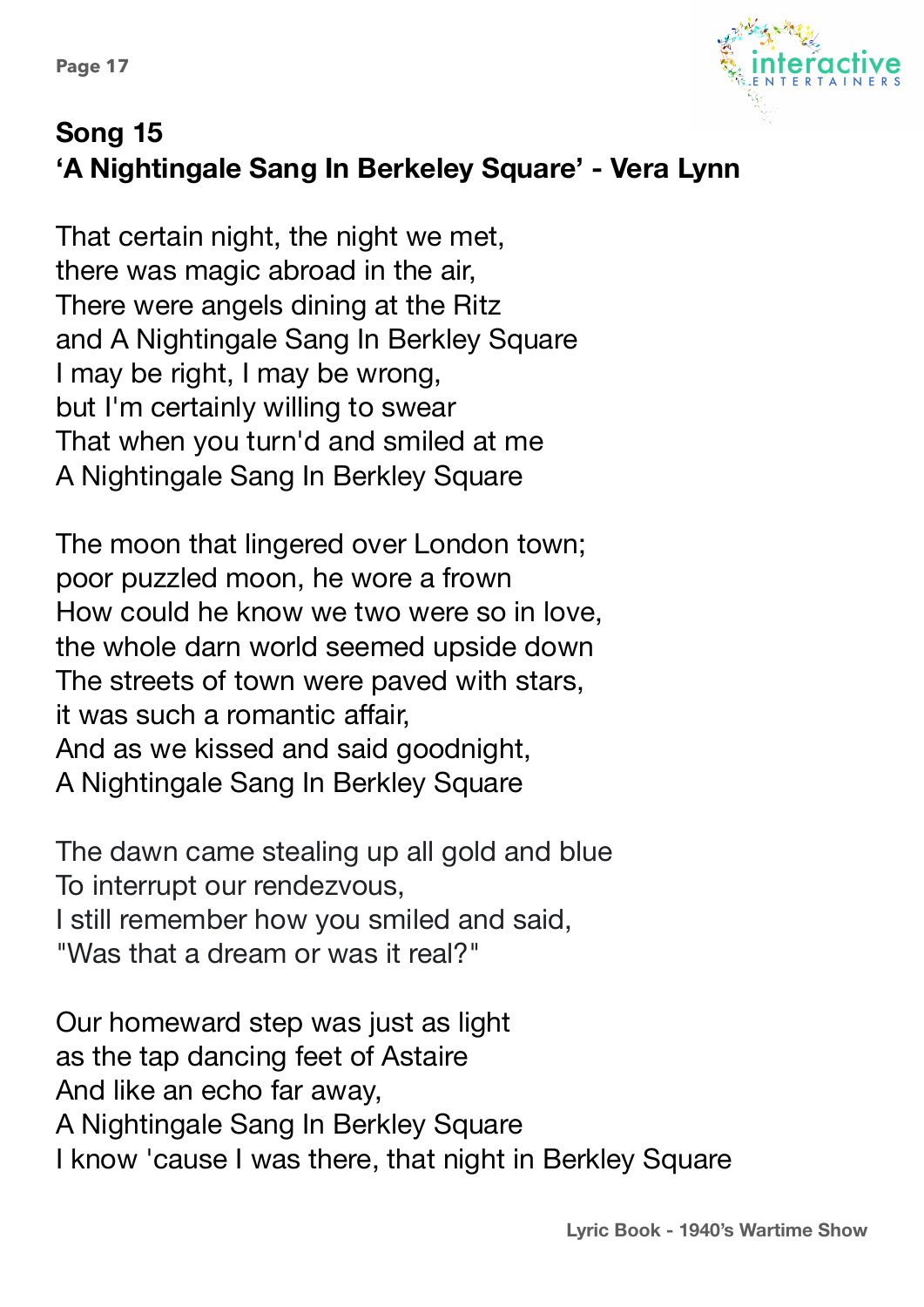

## **Song 16 'Don't Fence Me In' - Bing Crosby**

Oh, give me land, lots of land under starry skies above Don't fence me in Let me ride through the wide open country that I love Don't fence me in

Let me be by myself in the evenin' breeze And listen to the murmur of the cottonwood trees Send me off forever but I ask you please Don't fence me in

Just turn me loose, let me straddle my old saddle Underneath the western skies On my cayuse, let me wander over yonder Till I see the mountains rise

I want to ride to the ridge where the West commences And gaze at the moon till I lose my senses And I can't look at hobbles and I can't stand fences Don't fence me in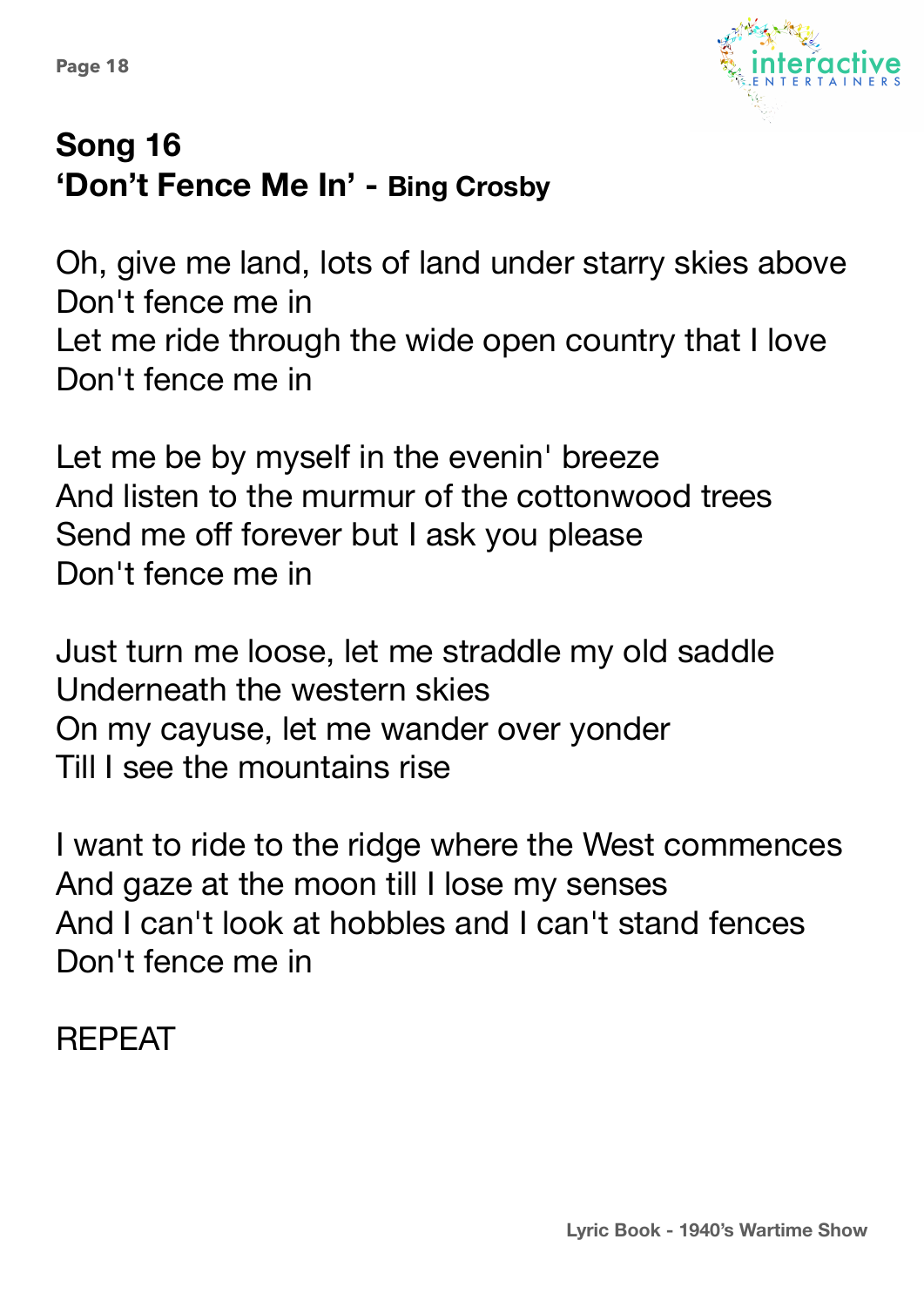

# **Song 17 'It's a Long Way To Tipperary'**

It's a long way to Tipperary It's a long way to go It's a long way to Tipperary To the sweetest girl I know! Goodbye Piccadilly Farewell Leicester Square! It's a long long way to Tipperary But my heart's right there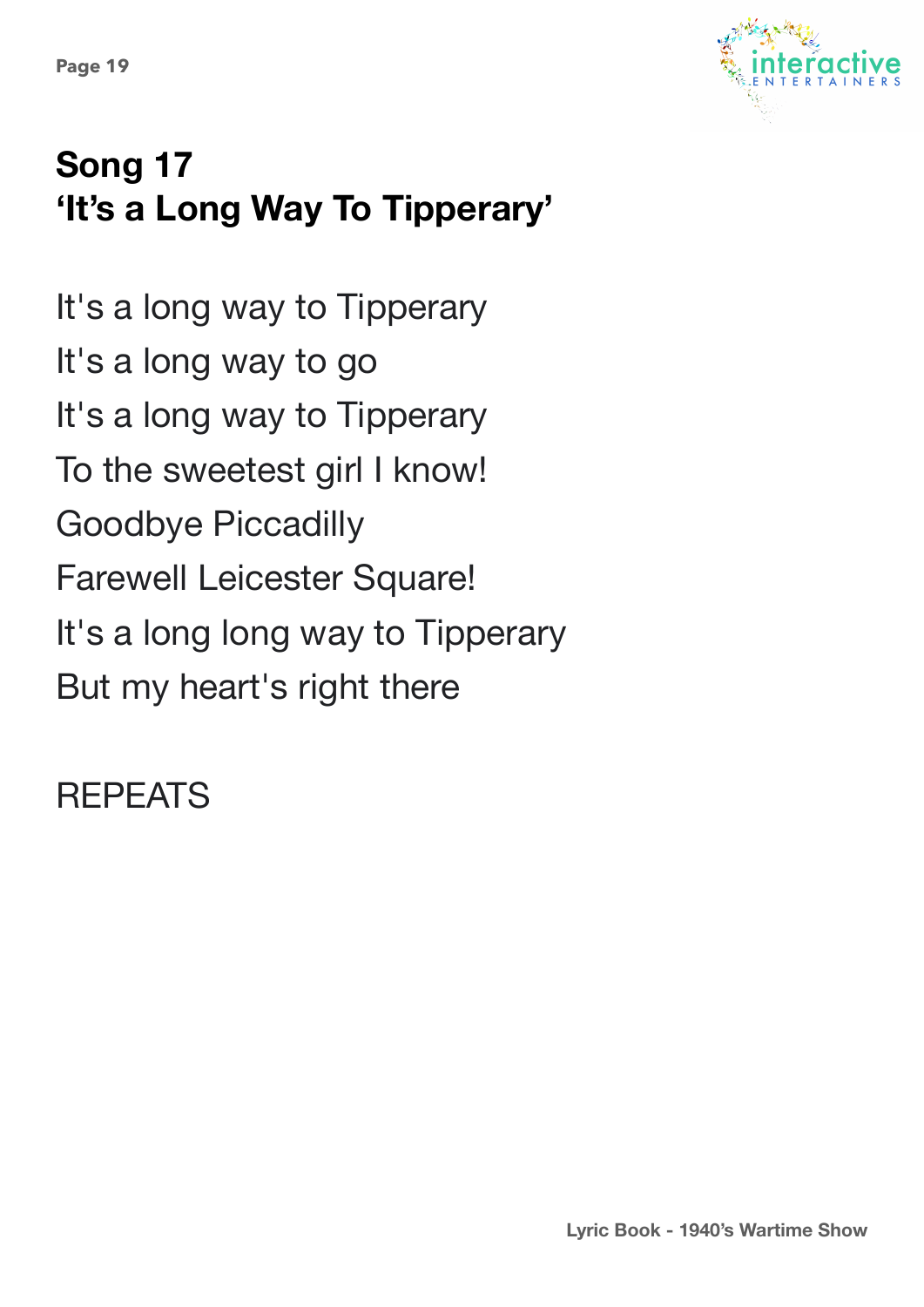

# **Song 18 'Eidelweiss'- By Richard Rogers**

Edelweiss, Edelweiss Every morning you greet me Small and white, clean and bright You look happy to meet me Blossom of snow may you bloom and grow Bloom and grow forever Edelweiss, Edelweiss Bless my homeland forever

Edelweiss, Edelweiss Bless my homeland forever Blossom of snow may you bloom and grow Bloom and grow forever Edelweiss, Edelweiss Bless my homeland forever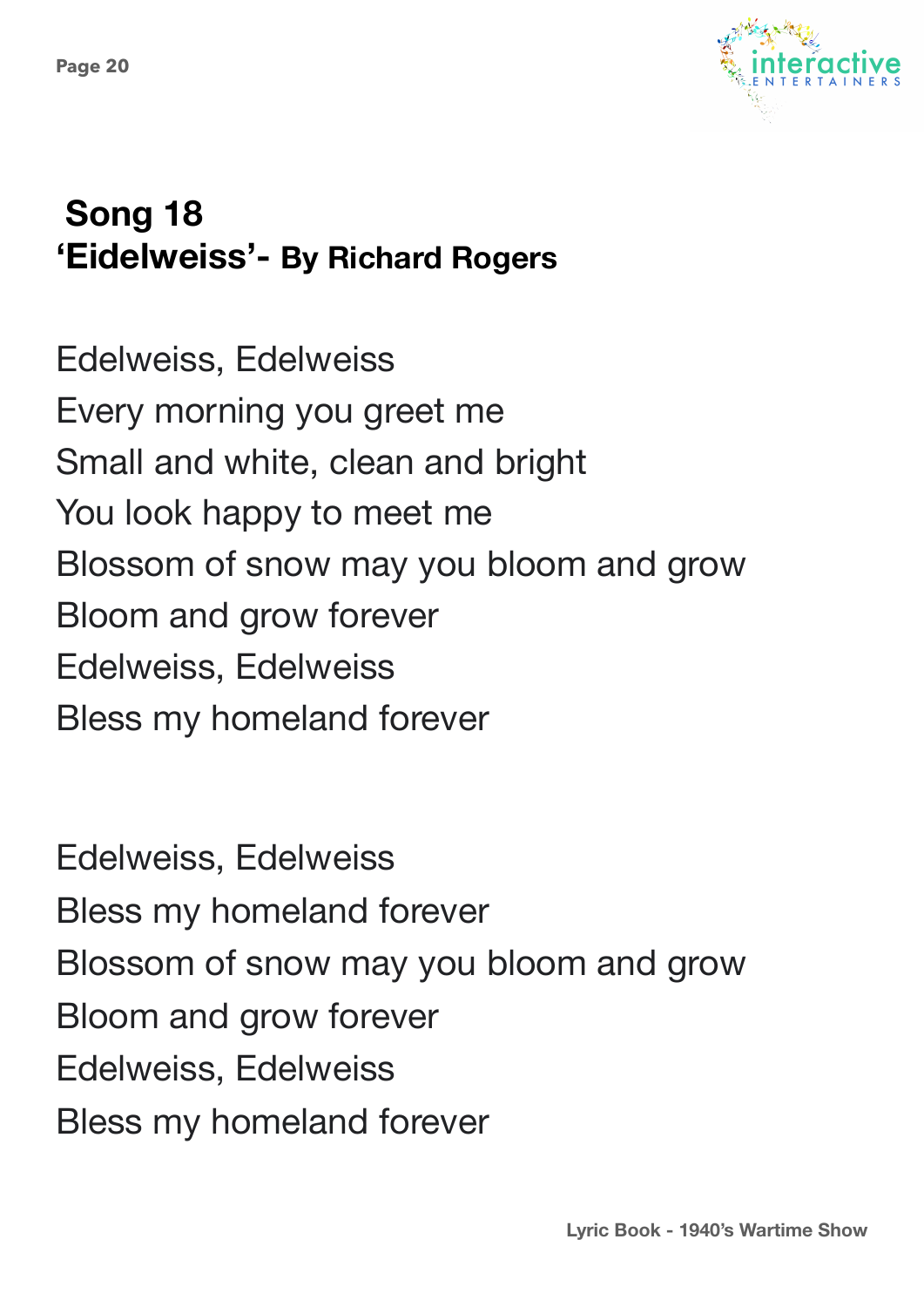

# **Song 19 'She'll Be Coming Round The Mountain'**

She'll be coming round the mountain when she comes She'll be coming round the mountain when she comes Well she'll be coming round the mountain, coming round the mountain

Coming round the mountain when she comes

#### **CHORUS**

Singing ey, ey, yippee, yippee ey, Singing ey, ey, yippee, yippee ey, Singing ey, ey, yippee, ey, ey, yippee, Ey, ey, yippee, yippee ey.

She'll be riding six white horses when she comes She'll be riding six white horses when she comes She'll be riding six white horses, riding six white horses Riding six white horses when she comes

### **CHORUS**

And we'll all go out to greet her when she comes Yes we'll all go out to greet her when she comes Well we'll all go out to greet her, all go out to greet her We'll all go out to greet her when she comes

## **CHORUS**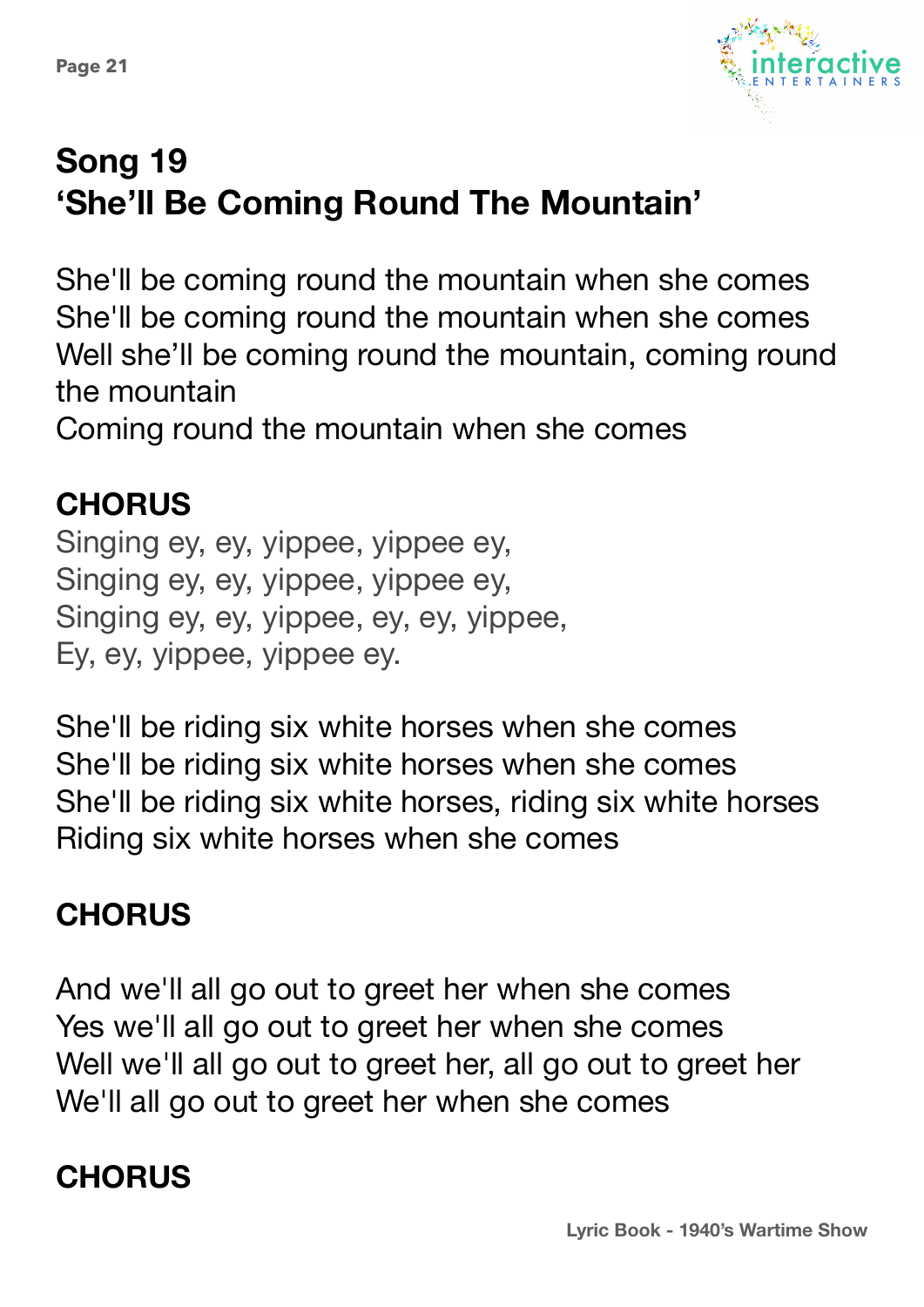

And we'll kill the old red rooster when she comes Yes we'll kill the old red rooster when she comes Oh we'll kill the old red rooster, kill the old red rooster, Kill the old red rooster when she comes

### **CHORUS**

And we'll all have chicken and dumplings when she comes

Yes we'll all have chicken and dumplings when she comes We'll all have chicken and dumplings, all have chicken and dumplings,

All have chicken and dumplings when she comes

### **CHORUS**

And we'll all sing "Hallelujah" when she comes. Yes we'll all sing "Hallelujah" when she comes We'll all sing "Hallelujah, we'll all sing "Hallelujah, All sing "Hallelujah" when she comes

### **CHORUS**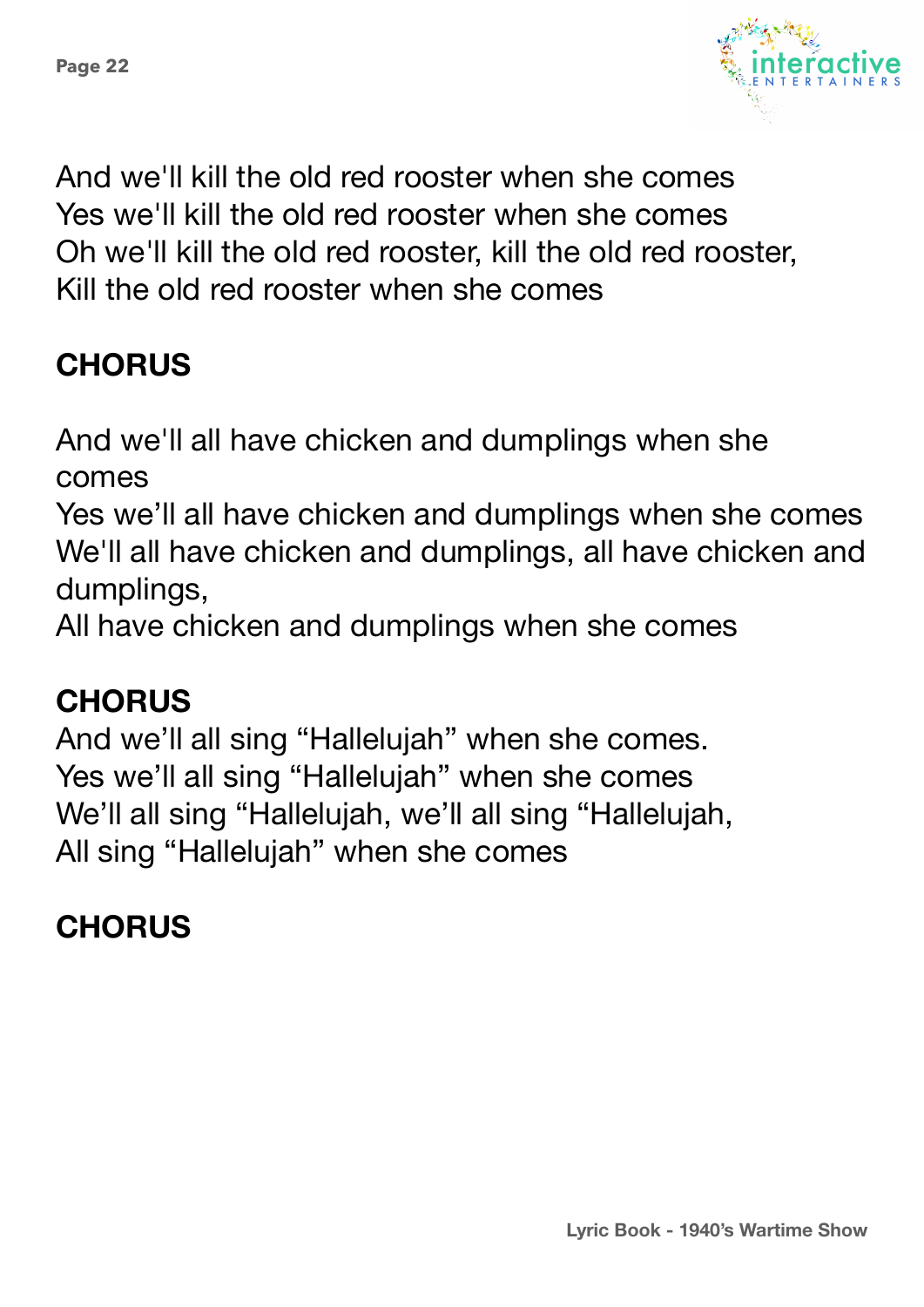

# **Song 20 'Knees Up Mother Brown'**

Knees up Mother Brown Knees up Mother Brown Under the table you must go Ee-aye, Ee-aye, Ee-aye-oh If I catch you bending I'll saw your knees right off Knees up, knees up don't get the breeze up Knees up Mother Brown